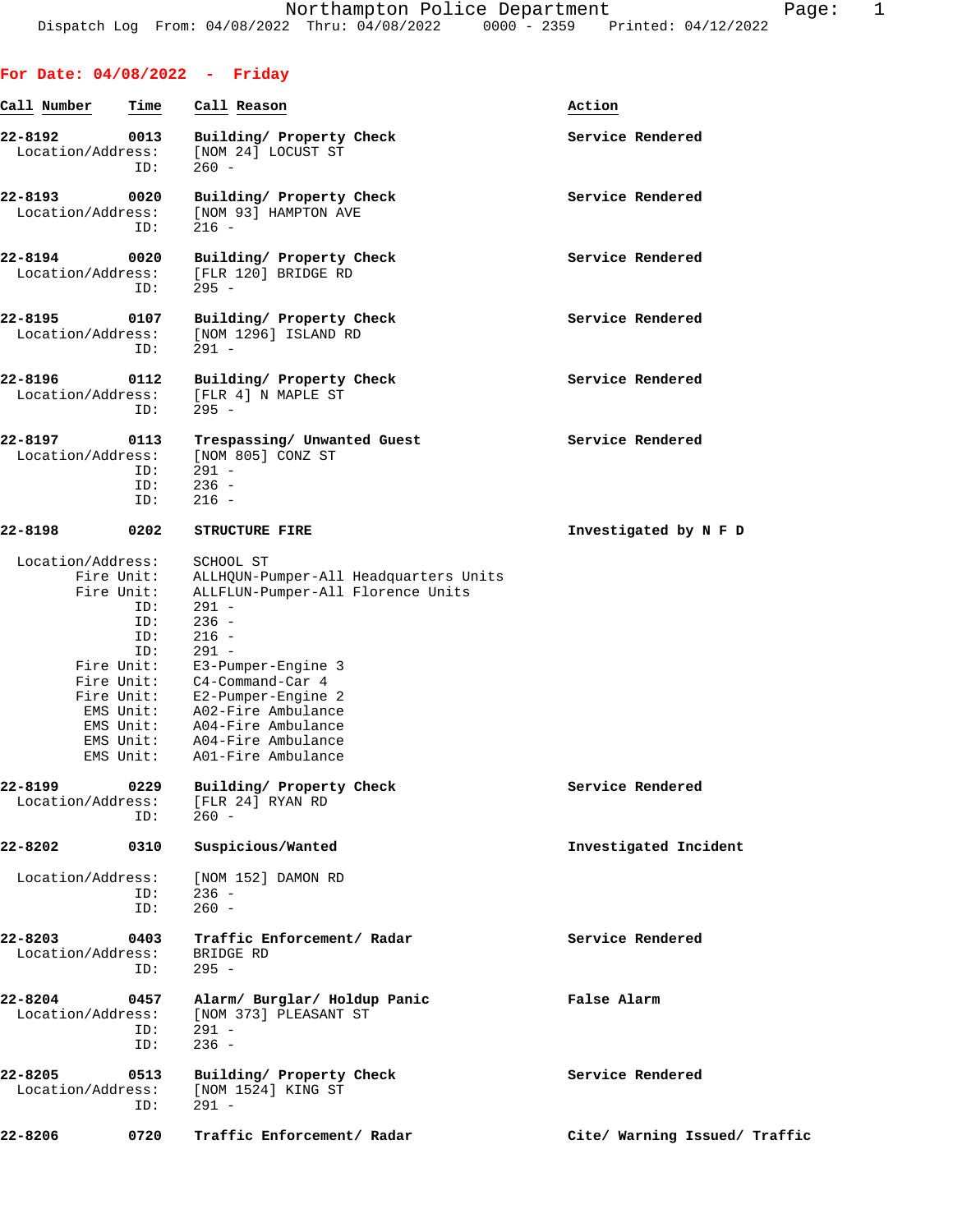| Location/Address:            | ID:                                    | PLEASANT ST<br>$204 -$                                                                 |                               |
|------------------------------|----------------------------------------|----------------------------------------------------------------------------------------|-------------------------------|
| 22-8208                      | 0750                                   | Animal                                                                                 | Area Search Negative          |
|                              | Vicinity of:<br>ID:                    | [NOM 1129] BRIDGE ST<br>$298 -$<br>$230 -$                                             |                               |
| 22-8209<br>Location/Address: | 0752<br>ID:<br>ID:<br>ID:              | ASSIST OTHER AGENCY<br>[NOM 67] LOCUST ST<br>$126 -$<br>$157 -$<br>$297 -$             | Taken to Hospital             |
| 22-8210<br>Location/Address: | 0759                                   | Property, Lost/Found<br>PLEASANT ST                                                    | Report Done                   |
|                              | ID:                                    | $121 -$<br>Refer To Incident: 22-645-OF                                                |                               |
| $22 - 8213$                  |                                        | 0934 Motor Vehicle Stop                                                                | Verbal Warning Given          |
|                              | Vicinity of:<br>ID:                    | [NOM 1310] BRIDGE ST<br>$298 -$<br>$230 -$                                             |                               |
| 22-8217                      | 1000                                   | Disturbance                                                                            | Verbal Warning Given          |
| Location/Address:            | ID:<br>ID:                             | [NOM 1986] BRIDGE RD<br>$187 -$<br>$297 -$                                             |                               |
| 22-8222                      | 1056                                   | Animal                                                                                 | Investigated Incident         |
| Location/Address:            | ID:                                    | [FLR] N MAPLE ST<br>$157 -$                                                            |                               |
| 22-8224                      | 1101                                   | Traffic Enforcement/ Radar                                                             | Cite/ Warning Issued/ Traffic |
|                              | Location:<br>ID:<br>ID:                | [NOM 2444] CITY WIDE<br>$208 -$<br>$121 -$                                             |                               |
| 22-8226<br>Location/Address: | 1111<br>ID:<br>ID:<br>Refer To Arrest: | Building/ Property Check<br>[NOM 933] MAIN ST<br>$297 -$<br>$187 -$<br>$22 - 131 - AR$ | Service Rendered              |
| 22-8228                      | 1129                                   | Traffic, Complaint/Hazard                                                              | Investigated Incident         |
| Location/Address:            | ID:                                    | EASTHAMPTON RD<br>$298 -$<br>$230 -$                                                   |                               |
| 22-8229                      | 1134                                   | City Ordinance Violation                                                               | Investigated Incident         |
| Location/Address:            | ID:                                    | [NOM 72] MAIN ST<br>$298 -$<br>$230 -$                                                 |                               |
| 22-8231                      | 1149                                   | Public Service, Check Welfare                                                          | Investigated Incident         |
| Location/Address:            | ID:<br>ID:                             | ROUND HILL RD<br>$126 -$<br>$157 -$                                                    |                               |
| 22-8232                      | 1213                                   | Trespassing/ Unwanted Guest                                                            | Investigated Incident         |
| Location/Address:            |                                        | [NOM 1743] CONZ ST                                                                     |                               |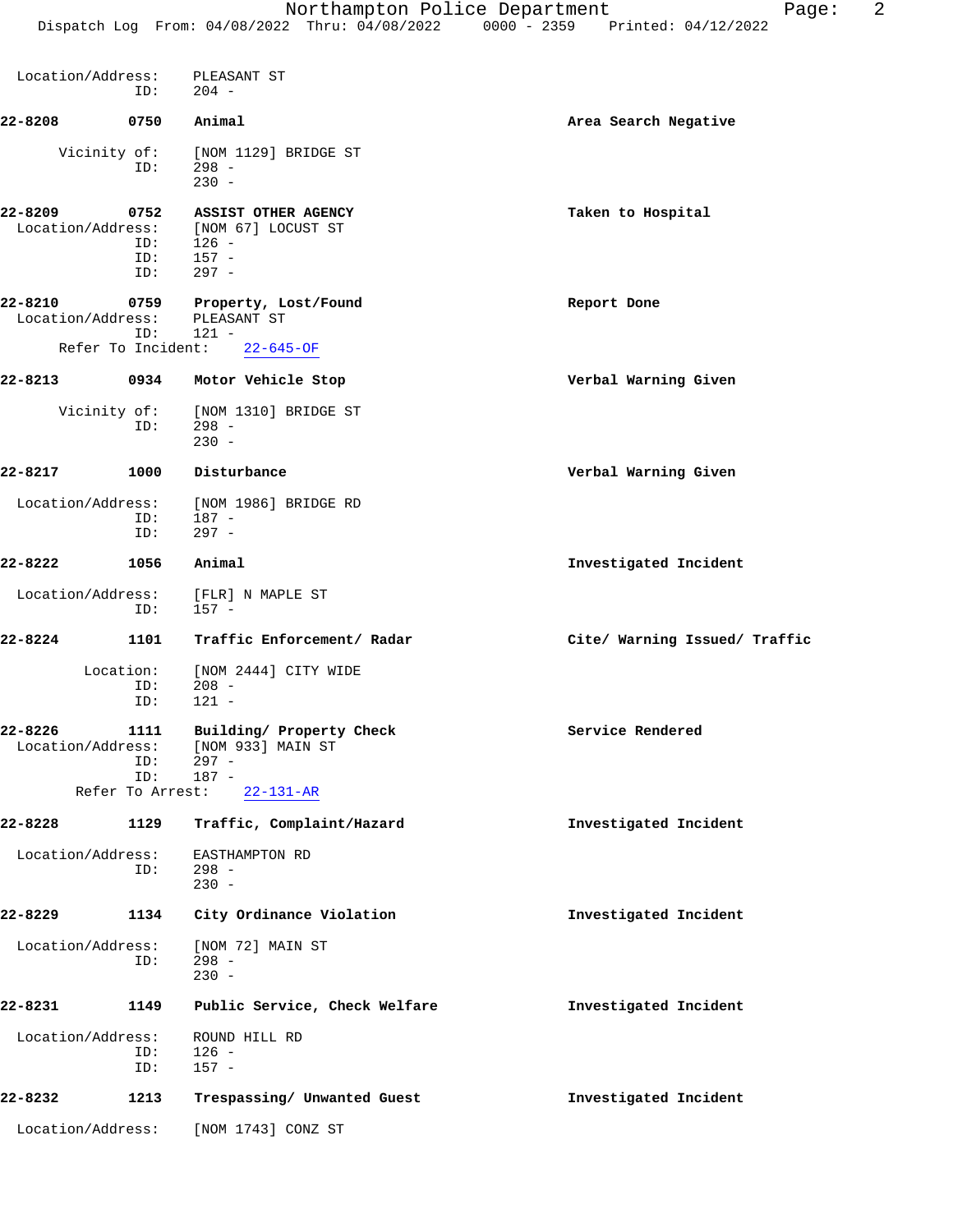|                                                    |                                       | Northampton Police Department<br>Dispatch Log From: 04/08/2022 Thru: 04/08/2022 0000 - 2359 Printed: 04/12/2022                                                                                                                                                   | 3<br>Page:                                                   |
|----------------------------------------------------|---------------------------------------|-------------------------------------------------------------------------------------------------------------------------------------------------------------------------------------------------------------------------------------------------------------------|--------------------------------------------------------------|
|                                                    | ID:                                   | $298 -$<br>$230 -$                                                                                                                                                                                                                                                |                                                              |
| 22-8234                                            | 1242                                  | Motor Vehicle Stop                                                                                                                                                                                                                                                | Verbal Warning Given                                         |
| Vicinity of:                                       | ID:                                   | [NOM 1894] NEW SOUTH ST<br>$298 -$<br>$230 -$                                                                                                                                                                                                                     |                                                              |
| 22-8235                                            | 1309                                  | Motor Vehicle Stop                                                                                                                                                                                                                                                | Cite/ Warning Issued/ Traffic                                |
| Vicinity of:                                       | ID:                                   | CARLON DR<br>$298 -$<br>$230 -$                                                                                                                                                                                                                                   |                                                              |
| 22-8236<br>Location/Address:<br>Refer To Incident: | 1318<br>ID:                           | Property, Lost/Found<br>MAIN ST<br>$121 -$<br>$22 - 647 - OF$                                                                                                                                                                                                     | Report Done                                                  |
| 22-8237<br>Location/Address:                       | 1322<br>ID:<br>ID:                    | Alarm/ Burglar/ Holdup Panic<br>[FLR 418] PARK HILL RD<br>157 -<br>$126 -$                                                                                                                                                                                        | False Alarm                                                  |
| 22-8238                                            | 1335                                  | Motor Vehicle Stop                                                                                                                                                                                                                                                | Arrest Male 18yrs & Over                                     |
| Vicinity of:                                       | ID:<br>ID:<br>ID:<br>Refer To Arrest: | [NOM 1058] EASTHAMPTON RD<br>$298 -$<br>$187 -$<br>$243 -$<br>$22 - 132 - AR$<br>Additional Activity: 04/08/2022 1446 McCabe-8504, Thomas<br>Additional Activity: 04/08/2022 1449 McCabe-8504, Thomas<br>Additional Activity: 04/08/2022 1450 McCabe-8504, Thomas | Other 0 Hrs 3 Min<br>Other 0 Hrs 1 Min<br>Other 5 Hrs 12 Min |
| 22-8239<br>Location/Address:                       | 1345<br>ID:                           | Property, Lost/Found<br>MAIN ST<br>$121 -$                                                                                                                                                                                                                        | Report Done                                                  |
| Refer To Incident:                                 |                                       | $22 - 648 - OF$                                                                                                                                                                                                                                                   |                                                              |
| 22-8240                                            | 1350                                  | Animal                                                                                                                                                                                                                                                            | Area Search Negative                                         |
| Location/Address:                                  | ID:                                   | [FLR 84] NONOTUCK ST<br>$126 -$                                                                                                                                                                                                                                   |                                                              |
| 22-8244<br>Location/Address:                       | 1412<br>ID:                           | Suspicious/Wanted<br>[NOM 9] FRUIT ST<br>$297 -$                                                                                                                                                                                                                  | Person Gone                                                  |
| 22-8248<br>Location/Address:                       | 1442                                  | Private/Trespass/ Parking Tow<br>[NOM 655] HAMPTON AVE                                                                                                                                                                                                            | Vehicle Towed                                                |
| 22-8249                                            | 1454                                  | Disturbance                                                                                                                                                                                                                                                       | Investigated Incident                                        |
| Location/Address:                                  | ID:<br>ID:                            | [NOM 1067] GOTHIC ST<br>$199 -$<br>$297 -$                                                                                                                                                                                                                        |                                                              |
| 22-8251<br>Location/Address:<br>Refer To Incident: | 1517<br>ID:<br>ID:                    | Traffic Accident<br>[NOM 65] KING ST<br>$210 -$<br>$245 -$<br>$22 - 649 - OF$                                                                                                                                                                                     | Report Done                                                  |
| 22-8253                                            | 1555                                  | Traffic, Complaint/Hazard                                                                                                                                                                                                                                         | Area Search Negative                                         |
| Location/Address:                                  | ID:                                   | [FLR 338] LOCUST ST<br>$203 -$                                                                                                                                                                                                                                    |                                                              |
| 22-8254                                            | 1629                                  | Park and Walk                                                                                                                                                                                                                                                     | Service Rendered                                             |
|                                                    |                                       |                                                                                                                                                                                                                                                                   |                                                              |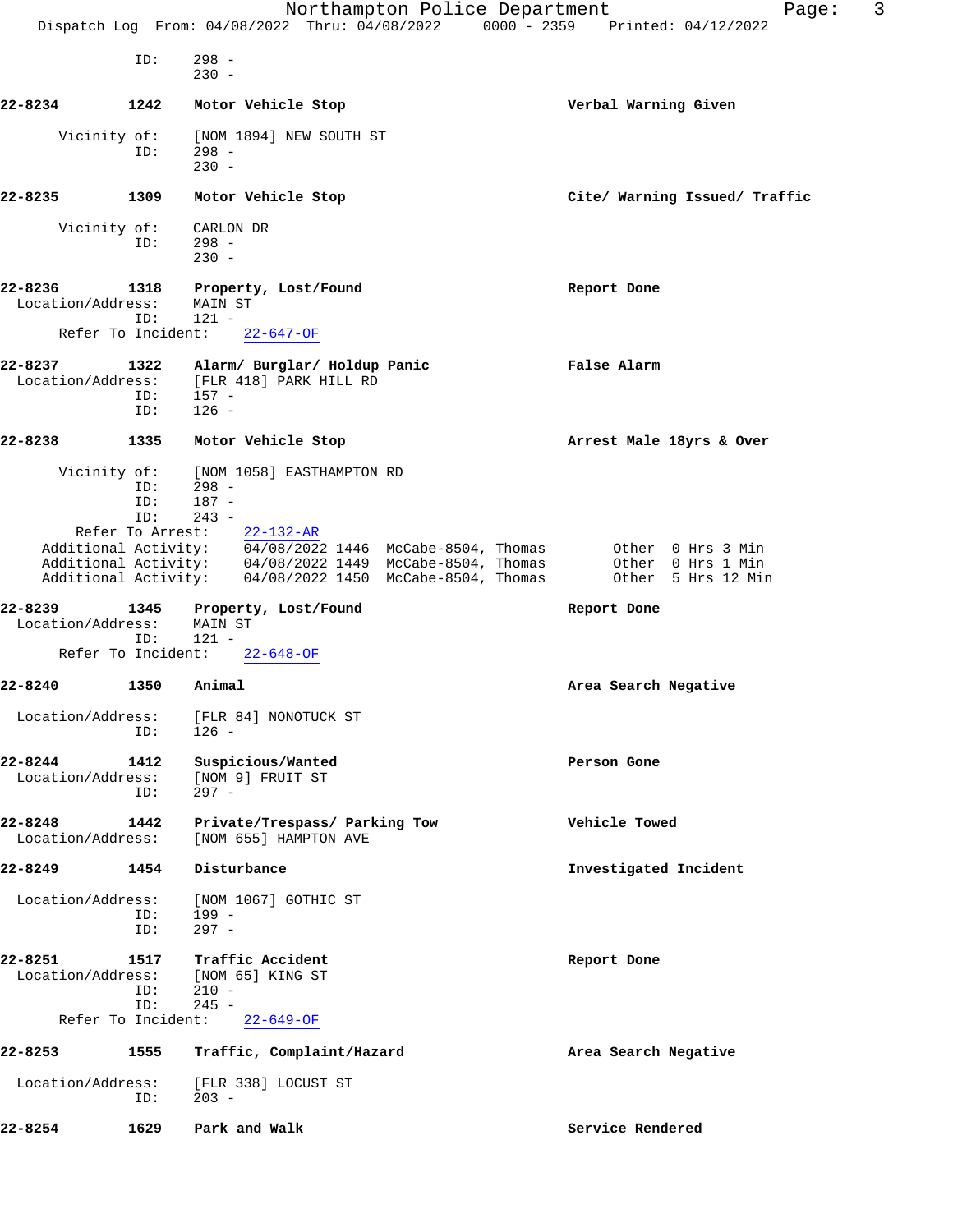|  |  | Northampton Police Department                  |  |  |                                 | Paqe: |  |
|--|--|------------------------------------------------|--|--|---------------------------------|-------|--|
|  |  | Dispatch Log From: 04/08/2022 Thru: 04/08/2022 |  |  | 0000 - 2359 Printed: 04/12/2022 |       |  |

|                              | Vicinity of:<br>ID:                                        | [FLR] MAIN ST<br>$203 -$                                                                             |                               |
|------------------------------|------------------------------------------------------------|------------------------------------------------------------------------------------------------------|-------------------------------|
| $22 - 8255$                  | 1635                                                       | Drunk/ Incapacitated                                                                                 | Protective Custody/Placed In  |
| Location/Address:            | ID:<br>ID:<br>ID:<br>ID:<br>ID:<br>ID:<br>Refer To $P/C$ : | [NOM 933] MAIN ST<br>$210 -$<br>$203 -$<br>$297 -$<br>199 -<br>$243 -$<br>$199 -$<br>$22 - 133 - AR$ |                               |
| 22-8257                      | 1638                                                       | Motor Vehicle Stop                                                                                   | Cite/ Warning Issued/ Traffic |
|                              | Vicinity of:<br>ID:                                        | [NOM 293] KING ST<br>199 -                                                                           |                               |
| 22-8258                      | 1654                                                       | Motor Vehicle Stop                                                                                   | Verbal Warning Given          |
|                              | Vicinity of:<br>ID:                                        | [FLR] WESTHAMPTON RD<br>$245 -$                                                                      |                               |
| 22-8259                      | 1659<br>Vicinity of:<br>ID:<br>ID:<br>ID:                  | ASSIST OTHER AGENCY<br>MT TOM RD + ISLAND RD<br>199 -<br>$210 -$<br>$203 -$                          | Service Rendered              |
| 22-8261                      | 1703                                                       | Motor Vehicle Stop                                                                                   | Cite/ Warning Issued/ Traffic |
|                              | Vicinity of:<br>ID:                                        | [FLR] WESTHAMPTON RD<br>$245 -$                                                                      |                               |
| 22-8263                      | 1729                                                       | Motor Vehicle Stop                                                                                   | Verbal Warning Given          |
|                              | Vicinity of:<br>ID:                                        | [NOM 393] STATE ST<br>$245 -$                                                                        |                               |
| 22-8265                      | 1735                                                       | Suspicious/Wanted                                                                                    | Area Search Negative          |
|                              | Vicinity of:<br>ID:                                        | [NOM 1756] N KING ST<br>$245 -$                                                                      |                               |
| 22-8266                      | 1743                                                       | Traffic, Complaint/Hazard                                                                            | Area Search Negative          |
| Location/Address:            | ID:                                                        | [NOM 4] KING ST<br>$210 -$                                                                           |                               |
| 22-8268<br>Location/Address: | 1753<br>ID:                                                | Park and Walk<br>[NOM 933] MAIN ST<br>$297 -$                                                        | Service Rendered              |
| 22-8270<br>Location/Address: | 1801<br>ID:                                                | Park and Walk<br>MAIN ST<br>$245 -$                                                                  | Service Rendered              |
| 22-8273<br>Location/Address: | 1817<br>ID:<br>ID:<br>ID:<br>ID:<br>Refer To Incident:     | Suspicious/Wanted<br>STATE ST<br>199 -<br>$203 -$<br>$243 -$<br>$297 -$<br>$22 - 650 - 0F$           | Report Done                   |
| 22-8277<br>Location/Address: | 1842<br>ID:<br>Refer To Incident:                          | Assault*<br>[NOM 68] PARSONS ST<br>$210 -$<br>$22 - 651 - OF$                                        | Report Done                   |